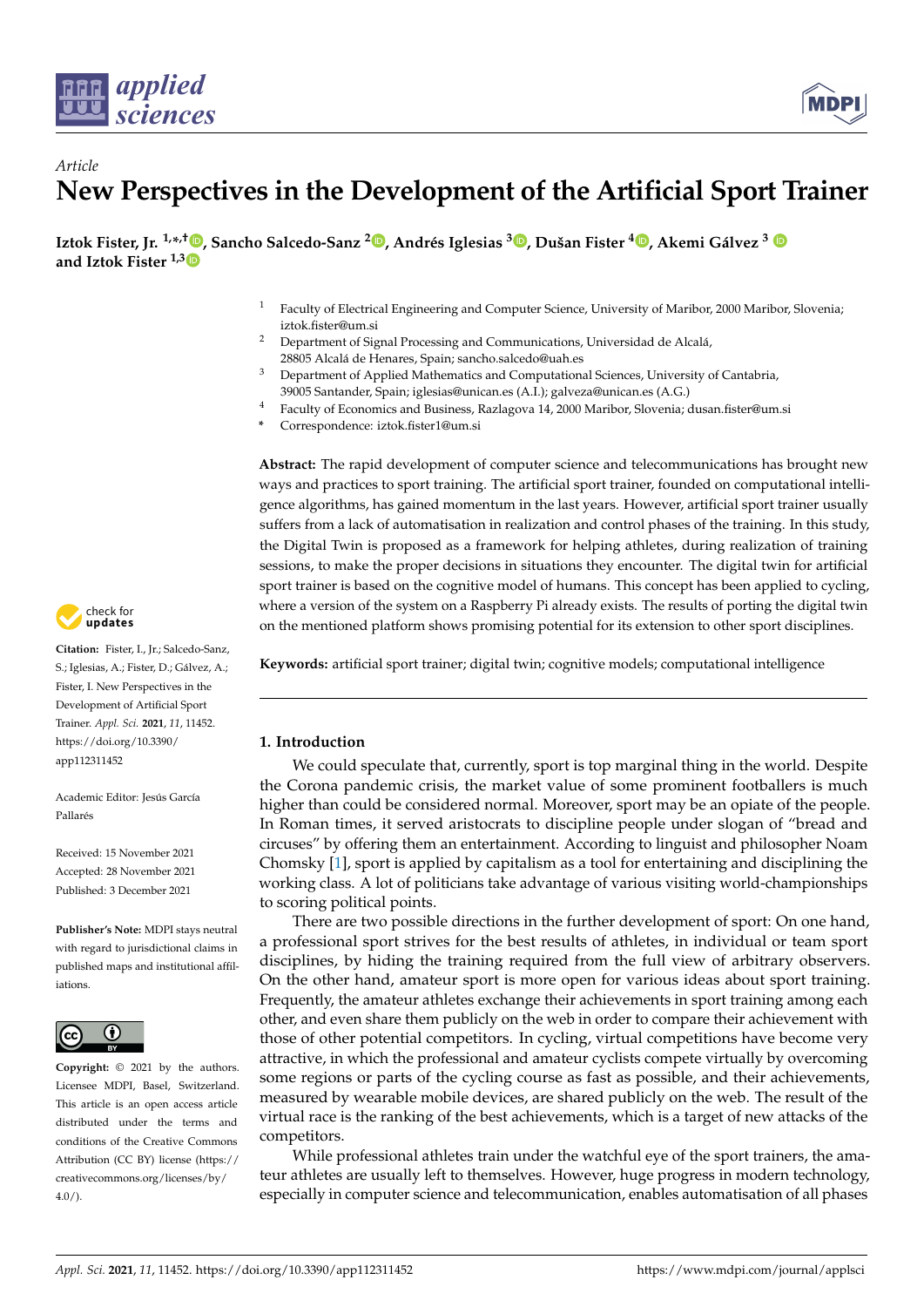in almost all individual as well as professional sport disciplines. In computer science, the problem has, typically, been solved using two methodologies: Machine Learning (ML) [\[2\]](#page-12-1) and Nature Inspired (NI) [\[3\]](#page-12-2) algorithms. Both methodologies are united under the umbrella of Computational Intelligence (CI) [\[4\]](#page-12-3).

Araujo et al. [\[5\]](#page-12-4) applied the ML methods for analyzing sport performance, either in team sports like football, or individual sports, like golf and climbing. Silaccio et al. [\[6\]](#page-12-5) proposed a virtual coach for planning the road cycling training sessions based on ML methods. A virtual coach, based on similar methods, was also proposed by Rauter et al. [\[7\]](#page-12-6), this time for planning mountain bike training sessions. Moreover, Bezobrazov et al. [\[8\]](#page-12-7) used Artificial Neural Networks (ANN) for gesture detection and recognition in tennis. ANNs were also used in the automatisation of measuring the speed of the punches of boxers during shadow boxing using inertial measurement units [\[9\]](#page-12-8). A very interesting approach was tackled by the authors Chen et al. [\[10\]](#page-12-9), where LSTM networks and a bio-inspired algorithm framework were combined, in order to recognize the action of an athlete and help them improve sports skills. Sirico et al. [\[11\]](#page-13-0) proposed video observation and motor imagery for monitoring training loads, while Ardigo et al. [\[12\]](#page-13-1) preferred the SuperOp device for similar purposes. All those tools can be useful for injury prevention, such as tendinopathies [\[13\]](#page-13-2) or muscle injuries [\[14\]](#page-13-3).

On the other hand, the NI algorithms gained a stronger momentum in the sport arena with the issuing of the paper "Planning the sport training sessions with the bat algorithm" by Fister et al. [\[15\]](#page-13-4), and the discussion of CI in sport by Fister et al. [\[16\]](#page-13-5), where the challenges and opportunities of this research domain are reviewed. A monograph by Fister et al. [\[17\]](#page-13-6) presented a more complete view on the sport training area. In that work, the authors proposed the Artificial Sport Trainer (AST), whose decisions are made by CI algorithms. Potential readers are invited to look at the survey of Bonidia et al. [\[18\]](#page-13-7) in order to discover more issues in this domain. On the other hand, a very comprehensive review on different types of fitness trackers and fitness applications was presented in [\[19\]](#page-13-8). The review examined the AI algorithms that are used in the smart fitness domain. A very recent study explored the wearable sensor technology and provides the use cases of ML algorithms in the field of sensor fusion [\[20\]](#page-13-9).

This paper reveals new perspectives on the development of an AST. Indeed, the main weaknesses of the AST are automatisation of all four phases of the sport training, i.e., planning, realization, control, and evaluation [\[17\]](#page-13-6). While the planning and evaluation can be performed automatically, the realization and monitoring were harder to automatize at the time when the AST was issued, due to a lack of the appropriate technology. However, the rapid technology breakthrough, especially in computer science and telecommunications, has also enabled further progress of the AST. The advanced mobile sport trackers and mobile devices facilitate collecting the data acquired from remote sensors anytime and anywhere. Sensors have become ubiquitous, while the Internet of Things (IoT) allows them to be connected online on the Internet. This means that sport trainers can monitor their trainees online using suitable web applications.

The advanced technologies provide new possibilities for the AST. For an athlete during a sport training session, it does not appear only as a strong observer and critic of the athlete's performed work, but also as an adviser by making decisions relating to the current performances. Actually, the AST in this scenario can be seen as an athlete's Digital Twin (DT), which helps the athlete make decisions referring to sport training based on the same information acquired for the sensors available to both, i.e., the athlete and his/her DT. Thus, the AST is not focused on one athlete at the same time. On the contrary, it is capable of handling more athletes in parallel according to their personal characteristics. In line with this, each athlete is advised by their own DT.

The DT is modeled in such a way that it highlights the athlete's psycho-physical characteristics. At this point, we were confronted with the question of how to select the model that could be able to satisfy these demands. Consequently, we have leaned on the foundations of cognitive psychology that simulates processing of the signals from the real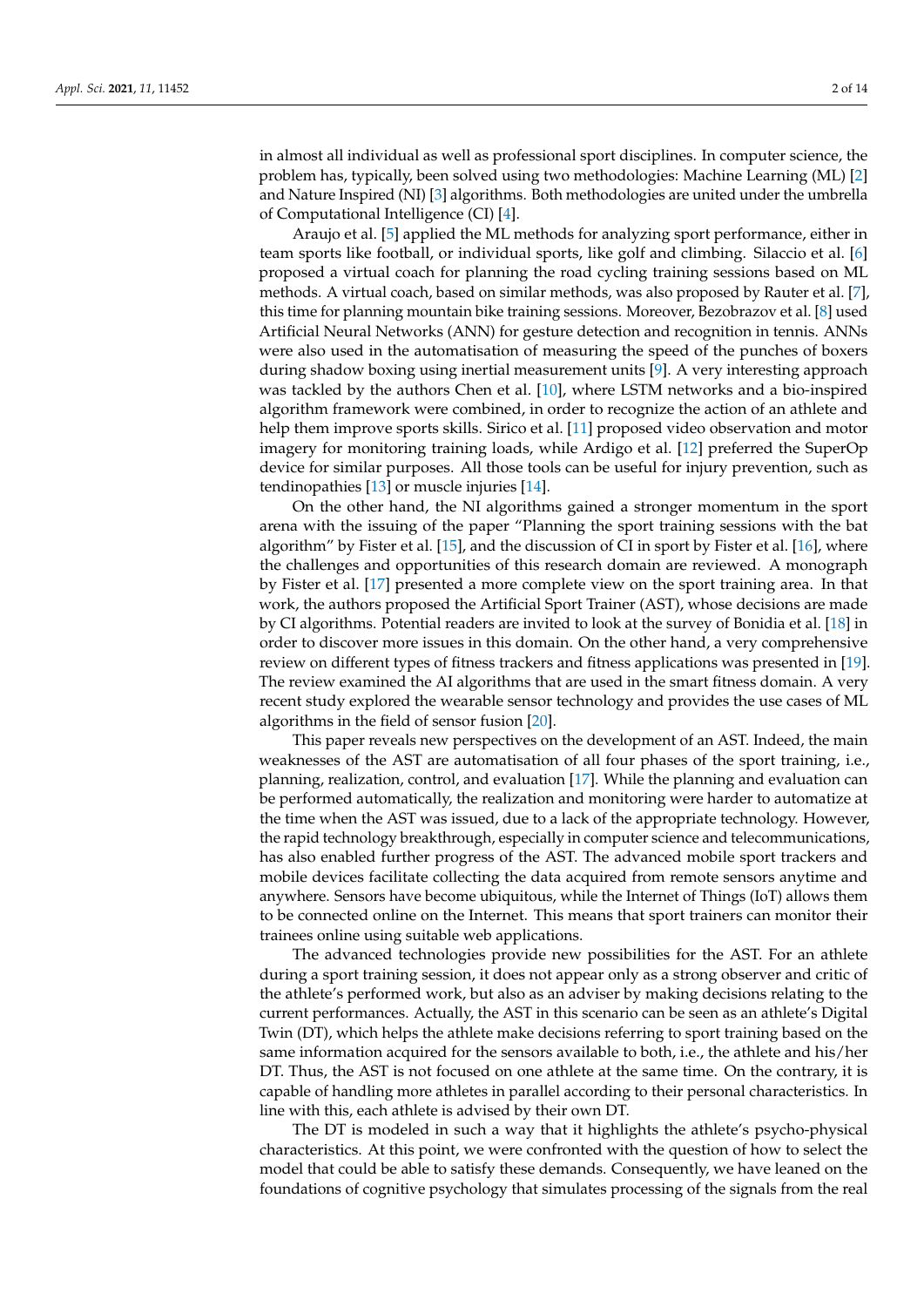environment, makes decisions accordingly, and reacts by an action similar to what the human does [\[21\]](#page-13-10). The results of the DT's decision-making process is a predicted behavior, which the athlete is advised of during the sport training online. The predicted behavior can be the result of different ML methods, depending on the discipline in question.

The proposed DT can be applied to various sports disciplines, but needs the real platform for running. In an illustrative example, it was applied to cycling sport training, where the platform on Raspberry Pi was already developed by Fister et al. [\[22\]](#page-13-11). In porting the theoretical model of a human to the model of the real athlete in cycling, more issues have arisen, like identification of the specifics in definite sports discipline, definition of the DT for this discipline, and integration of the DT model in a specific platform (i.e., a wearable device). Due to the already existing platform, the last phase was relatively easier to implement.

The structure of the remainder of the paper is as follows: Section [2](#page-2-0) discusses information about the applied materials and proposed method, and it is necessary for understanding the subjects that follow. In Section [3,](#page-6-0) the proposed DT is ported to a real athlete in cycling. The challenges and opportunities, as well as weaknesses, of the proposed method are discussed in Section [4.](#page-11-0) The paper concludes with Section [5,](#page-11-1) where the performed work is summarized and potential directions for future work are outlined.

#### <span id="page-2-0"></span>**2. Materials and Methods**

The purpose of the methods section is implied to introduce those materials and methods that are necessary for the development of a DT, which serves as an adviser to an athlete during the realization of the sport training sessions. Although the proposed methodology is presented primarily for individual sport disciplines, it can also be applied for team sports.

The section consists of the following subjects:

- the basics sport training,
- the basics of a DT,
- the cognitive model of a human,
- the DT of an athlete.

In the remainder of the paper, the subjects are illustrated in detail.

# *2.1. Basics of Sport Training*

The goal of sport training is developing the mental and physical performance of an athlete's body. The mental performance refers to the motivation and attitude of the athlete to sport training as a whole, while the physical performance on the influence of particular workouts they have to specific physiological categories of an athlete's body, like heart, lungs, blood, and muscles. The benefit of sport training is reflected in the athlete's fitness, and determines his/her race readiness, i.e., how competitive an athlete can be in the real competition.

According to a theory of sport [\[23\]](#page-13-12), a training process follows four principles:

- progressive overload,
- specificity,
- reversibility,
- individuality.

The first principle asserts that only increasing the physical stress (i.e., overload) is a key for improving an athlete's fitness. Obviously, a human body responds to the stress either positively or negatively. In the first case, the human body reacts to the overload with fatigue, while, in the second, with overtraining that, typically, leads to injuries. The fatigue can be defeated by resting, while injuries demand recovery and, usually, also the help of medical staff. The specificity refers to effects caused by a particular workout on the particular physiological categories of an athlete's body. In line with this, two categories are distinguished: central and peripheral. The former pertains to improving fitness of the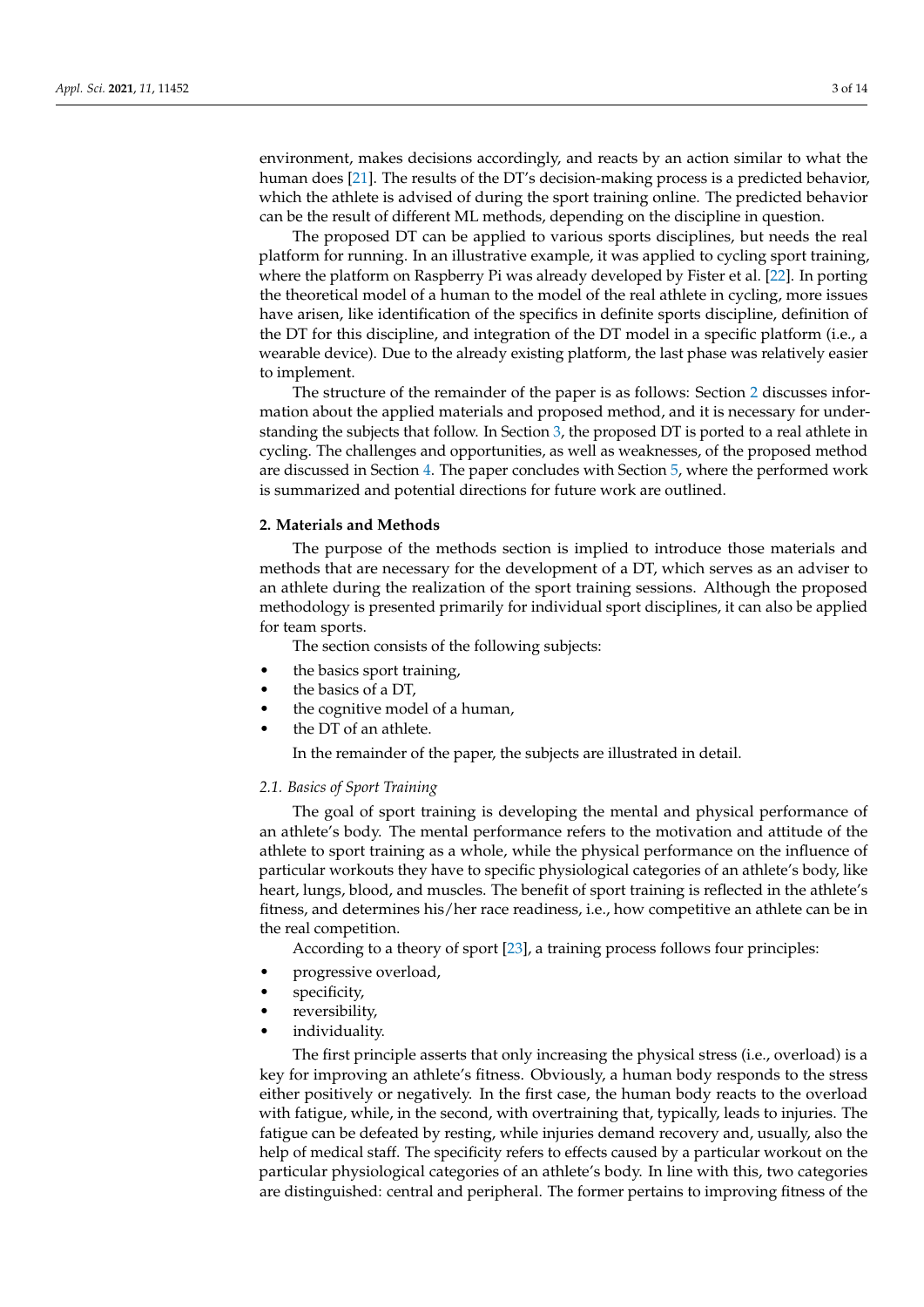heart, lungs, and blood, while the latter to muscles. The principle of reversibility indicates that the fitness has been decreasing with the inactivity of the athlete. No training, no fitness improving. Also, reduced training results in losing fitness. The last principle says that each athlete is unique, and therefore must be treated by the sport trainer as an individual, and each individual needs different treatment to achieve the same level of fitness as the other.

Athletes train according to training plans prepared by either sport trainers manually, or the computer programs automatically. The training plans depend on three so-called training load indicators: duration, intensity, and frequency. Duration specifies how long an athlete must maintain the intensity at high level in overcoming the particular workouts. Indeed, intensity decreases with increasing the duration. The frequency refers to the issue of how many times the specific workout must be repeated in a specific time period.

Sport training consists of four phases: planning, realization, control, and evaluation [\[17\]](#page-13-6). In the planning phase, workouts are prescribed for athletes in training such that their sequence ensures them the optimal race readiness at the training period by simultaneous development of all physiological categories. The realization phase is dedicated for implementing the sport training plan on a daily basis. The quality of the performed sport training is controlled by measuring the achievement of the athlete during the workout. The measuring was conducted manually by sport trainers in the past, using, for instance, sport watches for measuring time, tapes for measuring distance, and the amount lifted during weight lifting. Recently, modern wearable devices and sport trackers have helped sport trainers by monitoring the results achieved during sport training automatically. The evaluation phase is, typically, performed after finishing some sport training period (e.g., a season). In this phase, an analysis is performed of the results achieved in competitions, and modifications in training are outlined to improve the race readiness of the athlete in the next period.

The AST [\[17\]](#page-13-6) has performed all four phases sequentially. However, the advances of technology, especially IoT, allows for new perspectives in sport training. On the one hand, new sensors have been emerging that enable sport trainers to monitor their athletes according to new training load indicators, while, on the other hand, the existing sensors have become smaller and more accurate. These advances brought a revolution in sport training, especially in individual sport disciplines like running and cycling, where mobile devices more or less supersede the presence of the real sport trainers. Consequently, the realization and control phases started to interlace and coalesce into one unit that allows us to cover this unit using a mobile device autonomously.

The proposed new AST+ is capable of handling more athletes in parallel (Figure [1\)](#page-3-0).

<span id="page-3-0"></span>

**Figure 1.** Concept of an advanced Artificial Sport Trainer (AST+).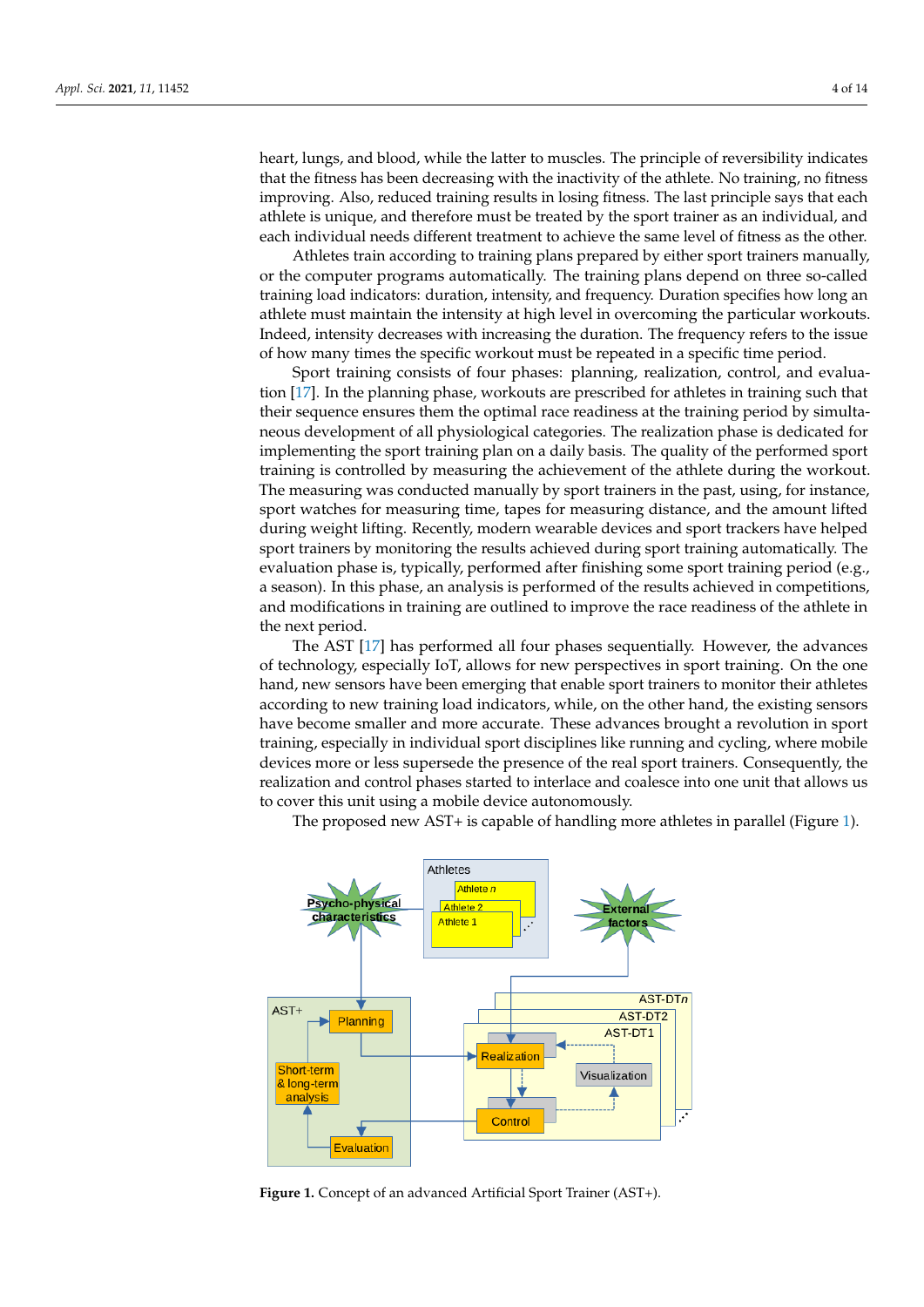As can be seen from the figure, each athlete has their own psycho-physical characteristics (e.g., motivation, sex, age, weight) that define his/her program context. Interestingly, only two phases of the original AST have remained in AST+, i.e., planning and evaluation, while the other two, i.e., realization and control, are performed autonomously by one mobile device per athlete. Thus, each mobile device plays the role of AST+ assistant (denoted as  $AST-DT_i$  for  $i = 1$  to *n*), delegated for performing the realization phase of the athlete as fairly as possible, and monitoring the achieved results as reliably as possible. Obviously, the assistant operates under the full control of the AST+ in the sense that the training plan is transferred from the AST to the assistant AST-DT, while the achieved results are returned for detailed analysis in the reverse direction.

However, the assistant AST-DT incorporates a model of a particular athlete in the form of a DT. The technology is discussed in the remainder of the paper in detail.

#### *2.2. Basics of a Digital Twin*

A DT represents a digital replica of a physical entity, capable of understanding, analyzing, and optimizing its physical counterpart [\[24\]](#page-13-13). The DT maps a physical world, in which the entity is positioned, to a digital world, in which decisions are made by analyzing the real world using Artificial Intelligence (AI), Machine Learning (ML), procedures, and functions. Thus, the DT needs a model of simulated replica for the decision-making, obtains the state of the real environments by various sensors, and selects the most appropriate actions, in which physical entity affects this environment. Typically, the model consists of simulations and visualization, where the DT can predict the most appropriate action in a specific situation. Indeed, this can verify many situations in the simulated environment, and decide the best response to the particular situation without any unnecessary damage of the physical entity.

Actually, the DT framework consists of the following five elements (Figure [2\)](#page-4-0):

- sensors
- data
- *integration*
- model
	- actuators

<span id="page-4-0"></span>

**Figure 2.** Concept of the digital twin (The runner's logo was taken from [\[25\]](#page-13-14)).

Sensors enable the DT to sense a real world. We are confronted with the emergence of a huge amount of various IoT sensors [\[26\]](#page-13-15), from which information can be extracted, even in places where this could not have been imagined in past years (e.g., power meters in cycling). Data from sensors, representing the whole image of the physical environment, are aggregated with the enterprise data by the DT. The aggregation integrates the physical entity with the digital world into a whole. The model serves for making-decisions based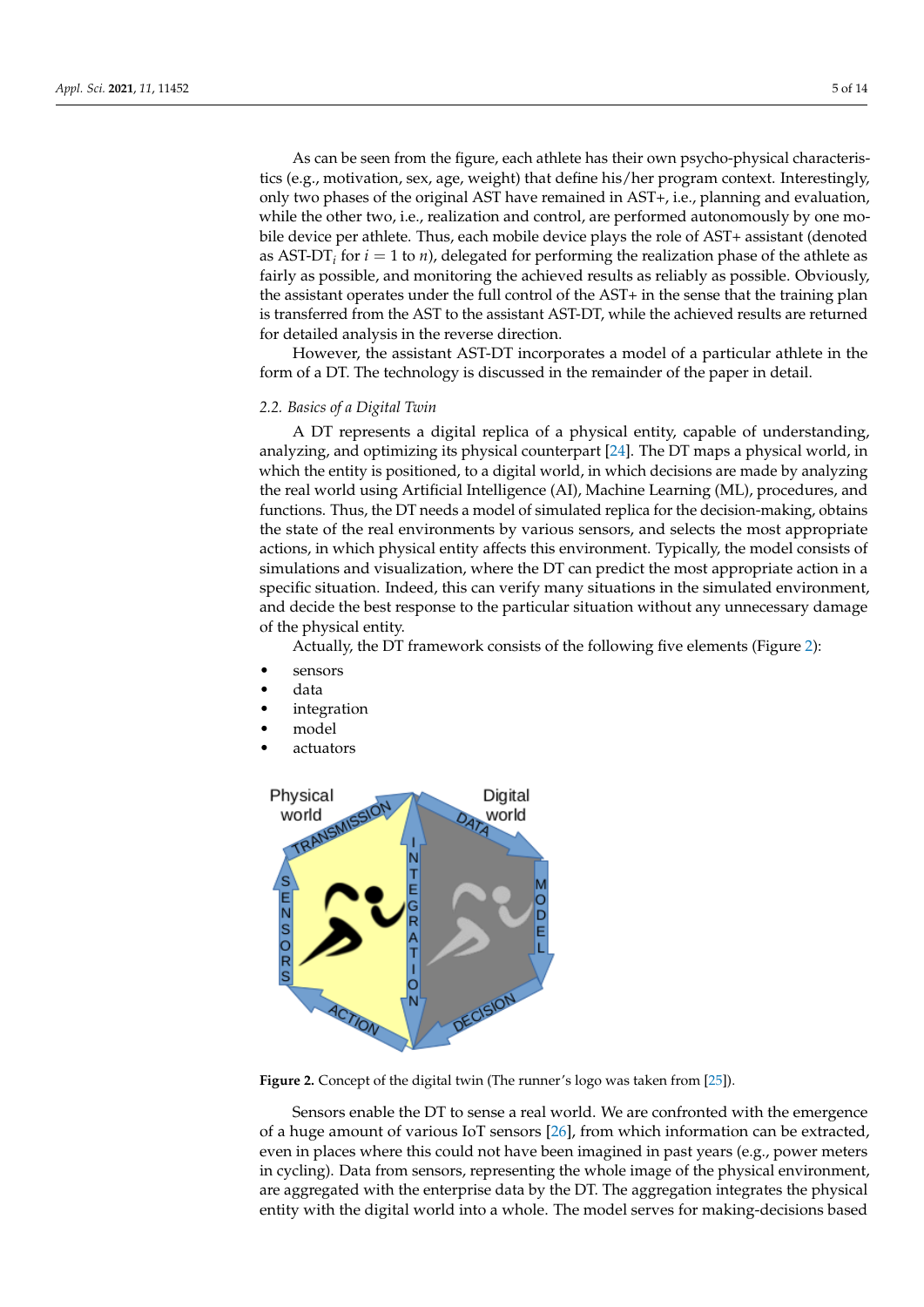on aggregated data, while the decisions are transmitted to the physical entities. Typically, the model consists of analytical tools founded on algorithm simulations and visualization procedures. Actuators help the physical entity change the state of the physical environment by executing actions proposed by the DT. Indeed, the action is executed by human intervention manually. This means that the human must comply with the advice proposed by the DT.

#### *2.3. Cognitive Model of Human*

The aim of cognitive psychology is to understand the internal mentioned processes occurring during the cognition of changes in the environment, and responding to them with an appropriate action, selected after deciding on it [\[21\]](#page-13-10). The mentioned processes are: attention, perception, learning, memory, language, decision-making, problem solving, reasoning, and thinking. Understanding the human mind and reproducing its intelligent outcomes was the eternal desire of Artificial Intelligence [\[27\]](#page-13-16). Cognition psychology, and more precisely its branch of "computational cognitive science", strives to build a model capable of mimicking human cognitive functions by computer simulations [\[28\]](#page-13-17).

In line with this, three types of models have been developed: connectionist (also neural network models), production (proposed by if-then rules), and Adaptive Control of Thought-Rational (ACT-R). While the first two kinds of models provide the fixed structure of the mind [\[29\]](#page-13-18), the third assumes that the cognitive system consists of several modules, and the behavior is a product of interconnections among these modules. Recently, Laird et al. [\[30\]](#page-13-19) proposed the standard model of the mind, illustrated in Figure [3,](#page-5-0) that served us as a basis for creating the model of the athlete.

<span id="page-5-0"></span>

**Figure 3.** The standard model of the mind as proposed by Laird et al. [\[30\]](#page-13-19).

According to the ACT-R model, humans perceive the real world using sensors in which signals are sensed from the environment. This information is transmitted into the brain. The sensors allow humans to see, hear, touch, smell and taste the world around them. The transmitted information is saved into specific sensory registers, e.g., iconic for sight, echoic for sound, haptic for touch, olfactory for smell, and gustatory for taste [\[28\]](#page-13-17). Attention filters the information, and creates a conscious picture of what the human "sees" by the perception component. The picture is processed in the working short-term memory (STM), referring to "a set of processes holding mental representations temporarily available for use in thought and actions" [\[31\]](#page-13-20). In this process, two kinds of long-term memories are involved, i.e., procedural and declarative. The former operates implicitly (unconsciousness), and refers to learned facts, like various motor skills (e.g., riding a bike), while the latter works explicitly (consciousness), and is devoted for remembering life events and facts. The last component represents the results of a cognition cycle, and, typically, refers to a selected motor action in which the human wishes to change the world, and, thus, determines their behavior.

The Central Executive (CE) serves for interactions between the mentioned components of the model. This plays the role of an operating system, characterized as a supervisory attentional system, which allows task switching and multiprocessing.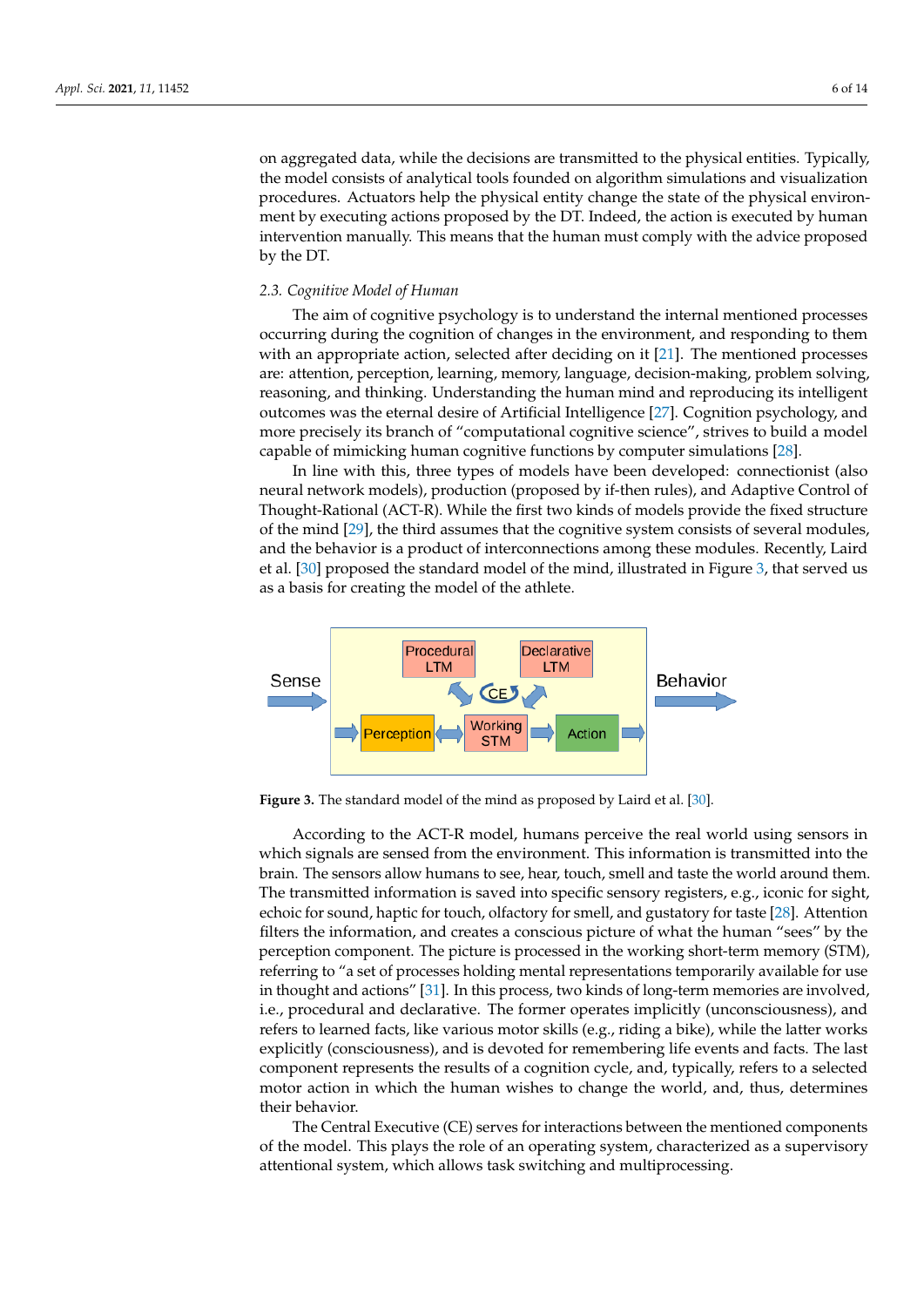## *2.4. Digital Twin of an Athlete*

Obviously, the ACT-R model is too complex for implementing the athlete's DT in some individual sport disciplines, like cycling, running, and triathlon. Therefore, the simplified model, illustrated in Figure [4,](#page-6-1) can be used for these purposes.

<span id="page-6-1"></span>

**Figure 4.** The proposed model of an athlete's DT.

As can be seen from this figure, the proposed model consists of:

- an athlete
- data
- model of the DT
- prediction

The athlete specifies the description of the real athlete in sport training with the corresponding context. The context includes the athlete's archive of performed training sessions, the whole training plan, his/her psycho-physical characteristics, as well as external factors which make an implementation of a particular sport training session more or less difficult. Data have arisen as a result of realizing the sport training session. They are accumulated through various sensors which monitor the quality of the performed session. Interestingly, these data are available to an athlete and they affect his/her reactive behavior. On the other hand, these are transmitted to the DT model capable of making-decisions related to the question of what to do in particular situation. Among many possible ML prediction methods, the most optimal reply to the situation is advised to the athlete by the DT as a predicted behavior. However, the athlete does not assume the advice unconditionally, but chooses between a reactive behavior created by he/she alone, and the predicted behavior obtained by his/her DT.

Indeed, the kind of ML prediction methods for the DT model are selected according to the demands of the sport disciplines. Production models can be used, when decisions are made using Association Rule Mining (ARM) in sport [\[32\]](#page-13-21), while classical prediction models are implemented by connectionist models with Neural Networks (NN) [\[33\]](#page-13-22) or Bayesian inference [\[34\]](#page-13-23). In our study, we focus on Recurrent Neural Networks (RNN) suitable for predicting the time series patterns [\[35\]](#page-13-24).

## <span id="page-6-0"></span>**3. Illustrative Example**

The goal of our experimental work was to show that the DT model of an athlete can automatize the process of sport training substantially. In order to show that this concept could be used in real sport training, the DT was applied to sport training in cycling. The cycling was chosen intentionally because of the existing AST-control monitor that ensures the processor power for running the DT, as well as communication with the AST [\[22\]](#page-13-11). The following steps are necessary for adapting the proposed DT technology to the cycling:

- identification of cycling training specifics
- definition of the DT model in cycling
- integration of the DT model within the AST-control monitor

In the remainder of the paper, the mentioned steps are described in detail.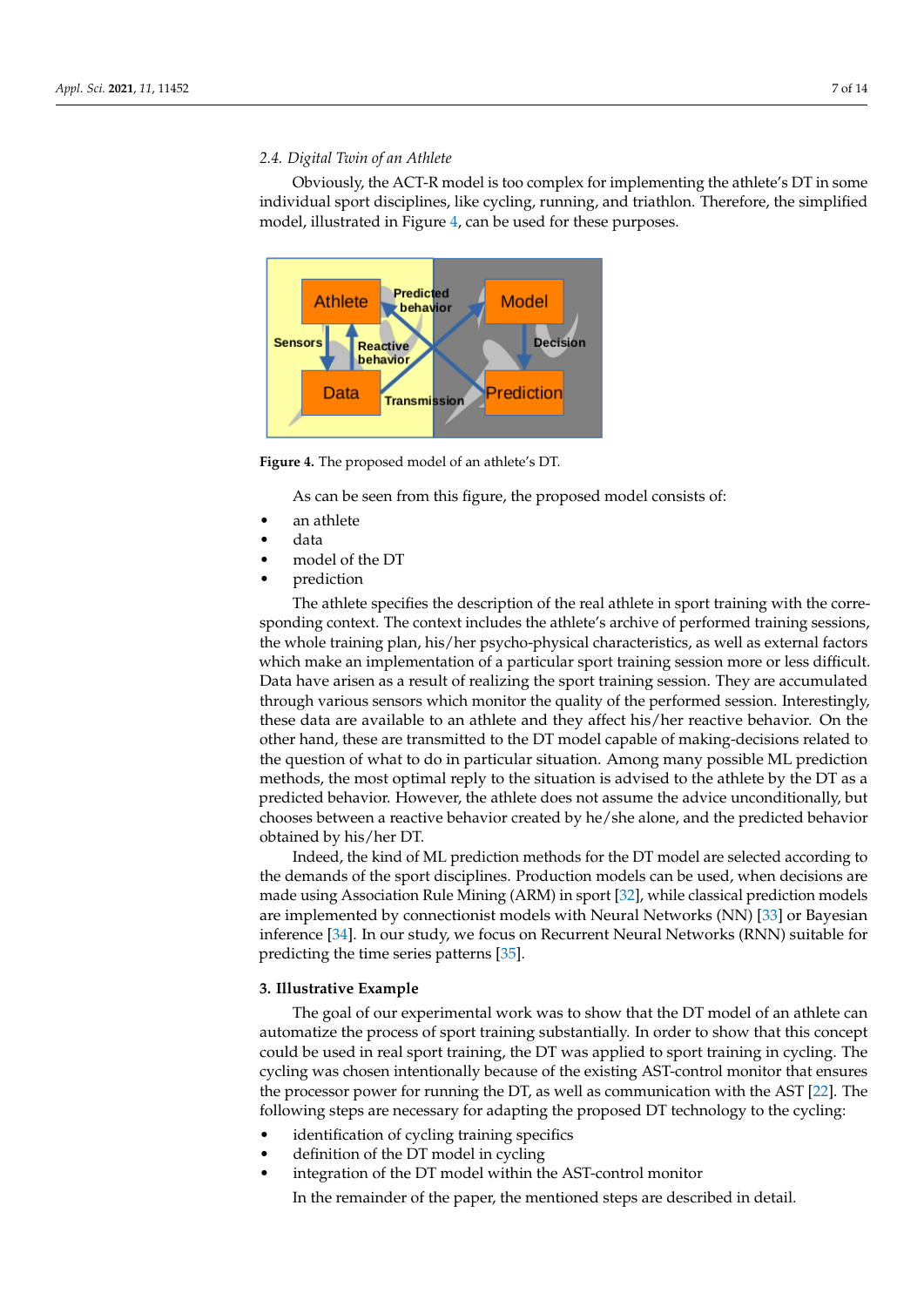### *3.1. Specifics of a cycling training*

The power meter has brought a revolution in the process of cycling sport training. It is well known that preparing for a competition demands physical, as well as mental, changes of the athlete in the sport training. Indeed, the power meter takes care of making both changes simultaneously: On the one hand, the power meter ensures an athlete knows and increases his/her physical limitations, while, on the other hand, the athlete can prepare for the race mentally by knowing its demands, and, thus, performs sport training sessions that match these precisely.

Unfortunately, measuring intensity during a sport training session is difficult task. Typically, in practice, it is measured by the following measures [\[36\]](#page-13-25): Rating of Perceived Exertion (RPE), Heart Rate (HR), and PoWeR (PWR). Thus, the RPE estimates the intensity of the workout subjectively, because the athlete rates his/her perceived exertion in the numerical scale on a hunch. The HR is a more precise measure of effort, and measures how intensively an athlete is working, but the sport trainer does not gain any direct information about the effectiveness of the performed workout. The more accurate measure of intensity is PWR, which can be applied in cycling, and gauges the power that the cyclist places on the pedal directly as a product of torque by cadence [\[37\]](#page-13-26).

The intensity of training load in cycling is prescribed by sport trainers using power zones. These present a simple training tool similar to the HR zones in running, where the training load is specified by HR intensity. The starting point for determining the personal power zones is the so-called Functional Threshold Power (FTP). This is unique for each cyclist, and indicates the maximum intensity that can be produced by the cyclist in one hour. In line with this, Coggan [\[37\]](#page-13-26) proposed the so-called 1-hour test, where the road cyclist must overcome a 1-hour criterium at maximum intensity (i.e., power). If a shorter duration is considered, the measured FTP value needs to be decreased by an appropriate percent (e.g., 5 % in the case of a 30-minute test).

The personal training zones are then constructed according to the hints illustrated in Table [1,](#page-7-0) from which it can be seen that there are seven power zones. These differ among each other regarding the percentage of the FTP, starting from less than 55 % of the FTP by the active recovery PWR zone, to greater than 150 \$ of FTP by the sprint power PWR zone.

| Zone | <b>PWR Zone Name</b> | $%$ of FTP |
|------|----------------------|------------|
|      | Active recovery      | $<$ 55     |
|      | Aerobic endurance    | $56 - 75$  |
|      | Tempo                | 76–90      |
|      | Lactate threshold    | $91 - 105$ |
| 5    | $VO2$ max            | 106-120    |
| 6    | Anaerobic capacity   | 121-150    |
|      | Sprint power         | >150       |

<span id="page-7-0"></span>**Table 1.** Power-based training zones according to Coggan [\[37\]](#page-13-26).

## *3.2. Digital Twin in Cycling*

The aim of the DT in cycling is to advise the real cyclist what to do during the realization of the training session in a particular situation. Indeed, it monitors the sensors incorporated into a wearable wireless device which measures the performances of the athlete and compares these achievements with those prescribed by the real trainer in the training plans. Based on the history of realized sport training sessions, the DT advises the athlete in which PWR intensity zones he/she must perform the current workout in order to satisfy the demands of the training plan. The proposed DT for cycling is based on the simplified cognitive model of a human (Figure [5\)](#page-8-0), where signals from sensors are perceived by the perception component and transmitted to a "brain" component.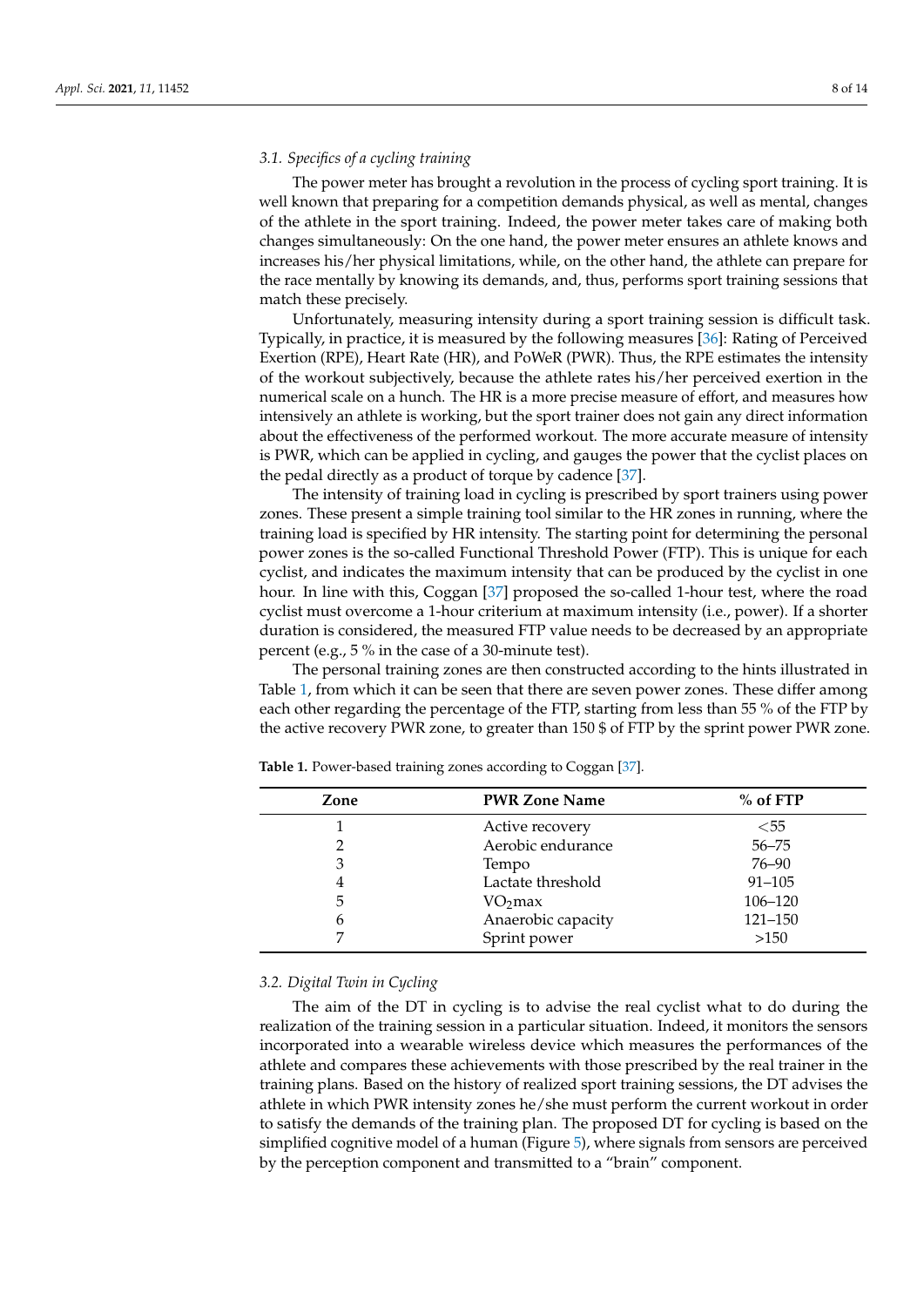<span id="page-8-0"></span>

**Figure 5.** The proposed DT in cycling (The cyclist's icon was taken from [\[38\]](#page-13-27)) which is licensed under Attribution 4.0 International (CC BY 4.0).

The component consists of STM and LTM, where the former is dedicated for processing information from the sensors, the latter to goal-oriented processing. The goal-oriented processing makes decisions according to the current training plan (the goal) and a cyclist's context obtained from the AST+. The cyclist's context is represented as a Long Short-Term Memory (LSTM) network, which incorporates a history of the cyclist's realized training activities, and it is suitable for predicting the cyclist's future behavior. The predicted behavior serves the cyclist as advice on how to react in a specific situation.

Typically, the other load indicators that can be measured during a training session besides the power meter, are as follows: heart rate, speed, duration, cadence, altitude, and weather. The HR is still valuable information of intensity load. Speed is a very interesting load indicator, but it is not the most accurate, due to its dependence on wind, weather, and altitude. The duration is an especially powerful load indicator for endurance cyclists, and has a direct relation with the calories' consumption, in the following sense: The longer the training, the larger the calories' consumption. The cadence load indicator measures the frequency of turning the wheel, and depends on the gear used for a specific situation, such as riding a straight road, climbing a hill, or sprinting. Thus, cycling trainers advise that the cyclists perform optimally when they ride the cycles in the lower gear with the higher cadence. Altitude allows the cyclist to monitor climbing the terrain during the sport training. This measure is obtained today using a Global Positioning System (GPS) that is part of the wearable monitoring device. The weather load indicator is part of the external factors that affect the performance of the realized sport training dramatically. Typically, the weather forecast consists of the following indicators: rain, sun, wind, humidity, and temperature.

As a DT model, the Recurrent Neural Networks (RNN) are considered that are appropriate for manipulating the sequential dependence among attributes in time-series datasets [\[35\]](#page-13-24). Indeed, the sport activities present a kind of time-series data. Unfortunately, the RNNs are sensitive on two problems, i.e., vanishing and exploding gradients, causing inherent instability of a back-propagation algorithm. The back-propagation algorithm works when gradients of the cost function with respect to the weights of the perceptrons consisting in the neural network are decreased by training with the input-output samples [\[35\]](#page-13-24). Thus, the vanishing of the gradient arises as a result of successive multiplication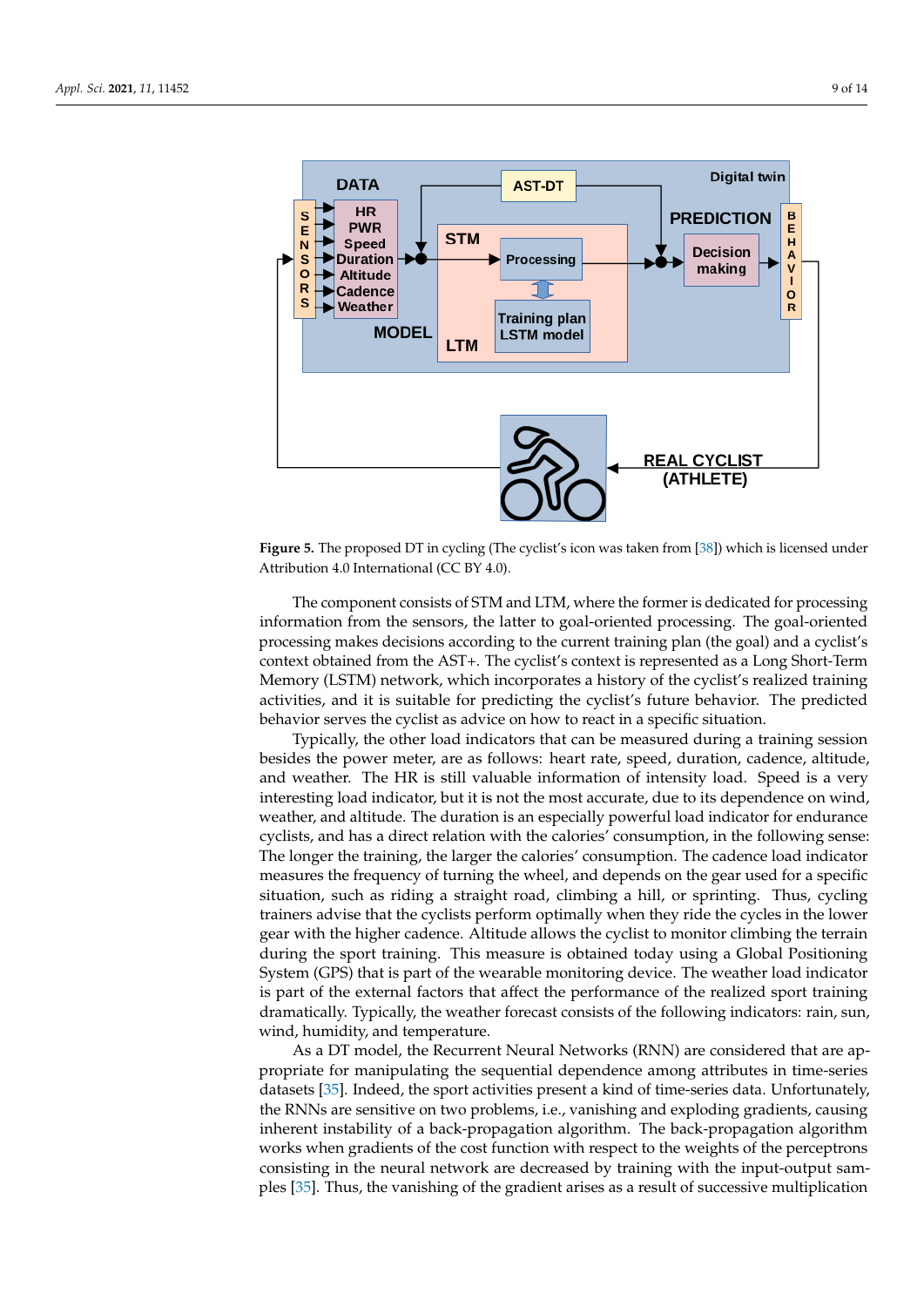with a recurrent matrix of weights at various time-stamps, while exploding gradients mean that these blow up to large values by some combinations of input values.

The problems can be partially avoided by using the so-called Long Short-Term Memory (LSTM) networks controlling recurrence condition of how hidden states are propagated [\[39\]](#page-13-28). In line with this, these networks maintain the cell-state for each perceptron that represents a kind of long-term memory, where information is saved during arbitrary time intervals. Each cell is composed of three gates (i.e., input, forget, and output), which regulate the flow of information into and out of the cell. The LSTM networks are appropriate for deep learning.

In the DT for cycling, the archive of sport activities is presented as a set:

$$
\mathcal{A} = \{a_1, a_2, \ldots, a_k\},\
$$

where elements  $a_i$  for  $i = 1, \ldots, k$  denotes summaries of the realized sport activities, and  $k$ determines the set size. Thus, the *i*-th element *a<sup>i</sup>* , presenting the test input-output pair, is expressed as a tuple:

$$
a_i = \langle HR_i, PWR_i, v_i, t_i, Alt_i, Cal_i, Weak_i, Class_i \rangle,
$$

where

 $HR_i$  = heart rate,  $PWR_i = power$ ,  $v_i$  = speed,  $t_i$  = time duration,  $Alt<sub>i</sub> = altitude,$ *Cad<sup>i</sup>* = cadence, *Weat*<sup>*i*</sup> = weather conditions, *Class<sup>i</sup>* = corresponding class.

As a matter of fact, the *Class<sup>i</sup>* attribute represents an output, while all the other attributes denote input values. The prediction using LSTM operates as follows: At first, an LSTM network is learned by supervision of the input/output pairs from an archive of sports activities. The learned network reflects the characteristics of the cyclist in training. Then, this LSTM network is applied for prediction, where the performance of partially realized training sessions is classified to the corresponding output class (i.e., the power zone), with regard to the input senses. Thus, the training session is prescribed by the AST+ in the following form:

$$
\mathcal{T} = \langle power\_zone, duration, frequency \rangle,
$$
\n(1)

where *power*\_*zone* indicates the intensity load of the training session, *duration* its endurance, and *frequency* determines how many times the particular training session needs to be repeated in a specific period of time.

Finally, the prediction is performed according to the specifications written in Algorithm [1,](#page-10-0) from which it can be seen that the algorithm, as input parameters, requires a training plan  $\tau$  and an archive of training sessions  $\mathcal{A}$ . The first step is LSTM training. A predicting process is performed inside the while statement that terminates when the implementation of the sport training session is complete. The process starts with sensing an environment, where the new training load indicators are perceived. Next, the averages of training load indicators are calculated using incremental averaging, in other words:

$$
\overline{x}_t = \overline{x}_{t-1} + \frac{x_t - \overline{x}_{t-1}}{t},\tag{2}
$$

where  $\overline{x}_t$  denotes an average value of some training load indicator, and  $x_t$  its value in a step *t*. Then, prediction with the LSTM network is conducted that suggests the suitable behavior to the athlete. Finally, the realized cycling training session is added to the archive.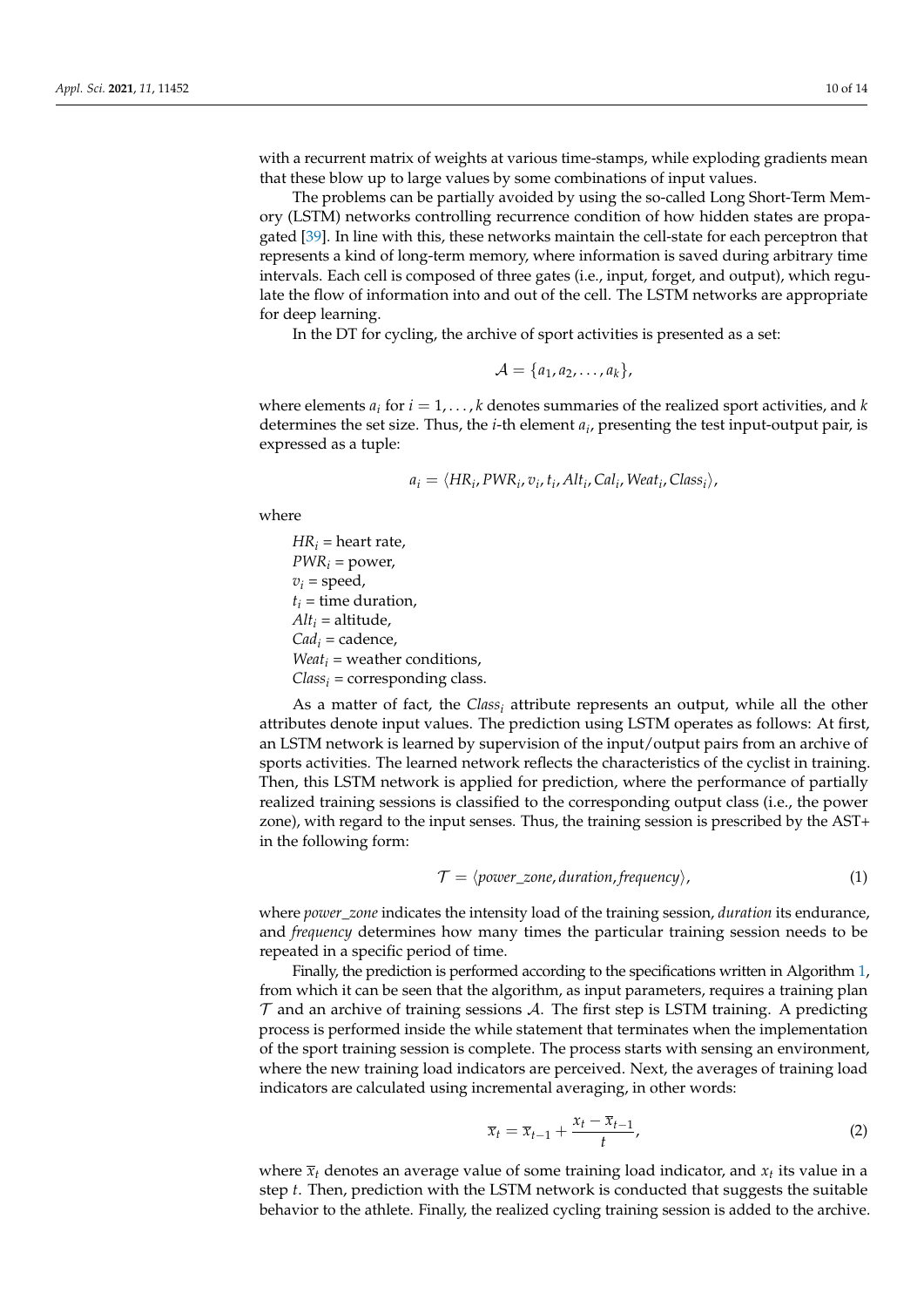### <span id="page-10-0"></span>**Algorithm 1** Predicting algorithm in DT for cycling

| <b>Require:</b> $\mathcal T$ - training plan, $\mathcal A$ - archive of training sessions |                                                              |  |
|-------------------------------------------------------------------------------------------|--------------------------------------------------------------|--|
| <b>Ensure:</b> $A'$ - updating the archive with the realized training session             |                                                              |  |
| $t \leftarrow 1; S_0 \leftarrow \emptyset;$                                               |                                                              |  |
| Lstm $\leftarrow$ LSTMTRAIN( $\mathcal{A}$ );                                             | $\triangleright$ LSTM training                               |  |
| while $t \leq \mathcal{T}.$ duration do                                                   |                                                              |  |
| $S_t \leftarrow$ SENSEENVIRONMENT;                                                        | $\triangleright$ Sensing environment                         |  |
| $\overline{S}_t \leftarrow \text{UPDATEAVERAGES}(\overline{S}_{t-1}, S_t);$               | $\triangleright$ Update averages of the senses               |  |
| $P_t \leftarrow \text{LSTMSIMULATE}(Lstm, \overline{S}_t);$                               | $\triangleright$ Predicting the appropriate power zone       |  |
| if $P_t < T$ power_zone then                                                              |                                                              |  |
| Behavior $\leftarrow$ "Under limit";                                                      | $\triangleright$ Alerting intensity TOO LOW                  |  |
| else                                                                                      |                                                              |  |
| Behavior $\leftarrow$ "Okay";                                                             | $\triangleright$ Alerting intensity OK                       |  |
| end if                                                                                    |                                                              |  |
| ALERT(Behavior);                                                                          | $\triangleright$ Advise the desired behavior                 |  |
| $t \leftarrow t + 1;$                                                                     |                                                              |  |
| end while                                                                                 |                                                              |  |
| $\mathcal{R} = \langle \overline{PWR}, t, 1 \rangle;$                                     | $\triangleright$ Compose the realized sport training session |  |
| $\mathcal{A} = \mathcal{A} \cup \mathcal{R}$ ;                                            | $\triangleright$ Update the archive of training activities   |  |
|                                                                                           |                                                              |  |

#### *3.3. Integration with the AST-Control Monitor*

Fister et al. [\[22\]](#page-13-11) proposed a low cost embedded device for monitoring cyclist training sessions called the AST-control monitor. The device is totally flexible and open, as it supports connecting different sensors and is small enough to be embedded on the bicycle. Further, it supports the Internet connection, which allows the integration with the AST running on the host server computer as well as connections with other web services (like weather services for forecasting weather conditions). A simple Graphical User Interface (GUI) is developed on top, for interaction and feedback between the cyclist during individual training sessions.

The AST-control monitor is based on the Raspberry Pi computer, which has almost two advantages necessary for our study: (1) It can be mounted on the cycle, and (2) It supports a wide range of external sensors with which an environment can be sensed. The monitor is capable of carrying out the following functions:

- loading training plans from the AST+,
- monitoring the realization of the cycling training sessions,
- uploading the finished training activities to the AST+ for a detailed analysis.

The original AST-control monitor operates on the principle of feedback systems [\[40\]](#page-13-29), and minimizes the difference between the prescribed and measured HR. On the other hand, the system is adapted for monitoring the interval cycling sessions. In line with this, three modifications need to be performed in order to satisfy our demands:

- a power meter must be connected to the Raspberry Pi via a USB ANT+ stick,
- the feedback system must be replaced with the proposed DT for cycling,
- the Graphical User Interface (GUI) must be adapted for monitoring the regular cycling training sessions instead of interval ones.

However, the purpose of the study was to find a cognitive predictive model of the athlete that could be run within the DT. Indeed, this DT could monitor the current results of the cyclist during the realization of a training session, and advise he/she what to do in specific situations in order to achieve the goal set by the AST+. Therefore, the testing of the AST-control monitor stays an unsolved task for the future. In the remainder of the paper, the advantages and weaknesses of the proposed solution are discussed in detail.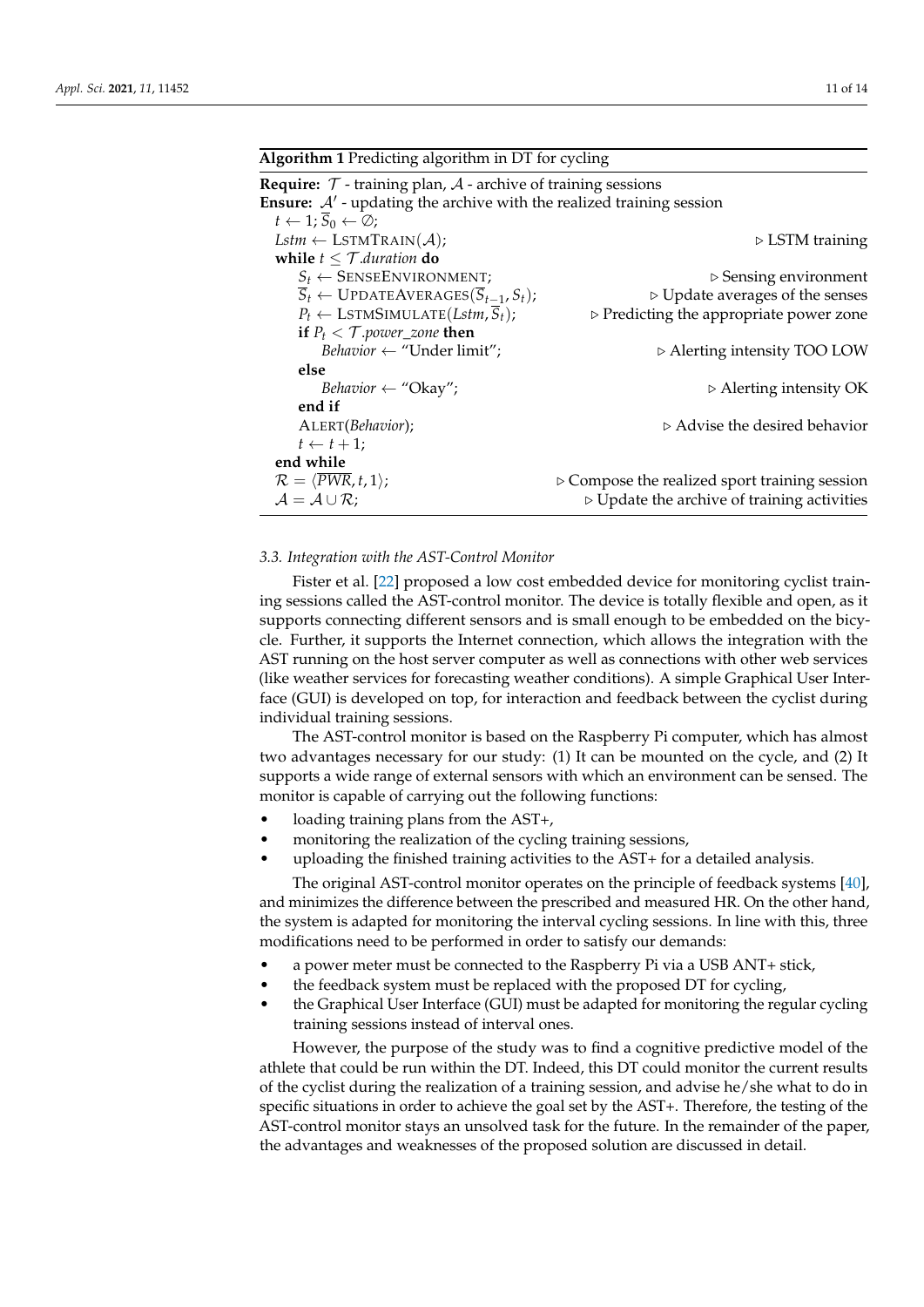# <span id="page-11-0"></span>**4. Discussion**

The technology of the DT for cycling, where the athlete's model (i.e., his/her DT) undergoes the same stresses as its real twin in overcoming the demands set by a cycling training session, is capable of advising the athlete to make the proper decisions in a specific situation. If the DT could simulate the behavior of the real human, it needs to imitate their kind of processing on a given work. Indeed, these kinds of problems are investigated by a computational cognitive science that is a part of cognitive psychology [\[21\]](#page-13-10). Actually, the task of cognitive psychology is the study of the internal processes involved in making sense of the environment and deciding on appropriate actions [\[21\]](#page-13-10).

The goal of our study was to find a model of the DT whose behavior can be equivalent to the behavior of the real athlete in making decisions, with which its real counterpart is confronted. In line with this, we looked for an appropriate model in cognitive psychology. Here, decision-making is treated as a reactive behavior, where stimuli from the environment launch an appropriate response (i.e., behavior) by the human. Although behaviorism [\[41\]](#page-13-30) (i.e., the dominant approach to psychology throughout the first half of the twentieth century) argued that reactive behaviour can arise without internal mental processes, the "cognitive revolution" overthrew this approach [\[42\]](#page-13-31). This means that the reactive behavior is not a simple mapping "stimuli→behavior", because each behavior demands some internal mental processing for making the proper decision. In the proposed cognitive model incorporated in DT for cycling, the decision-making process is implemented by an LSTM network.

The proposed cognitive model of the athlete has the following advantages: The model automates the process of realizing the sport training sessions. It mimics the mental processes of the human brain. As part of the DT, this model supplements the decisionmaking process of the athlete by advising him/her how to react in a specific situation. Thus, the connection between the digital and real parts of the DT is inherited. The decisionmaking process is based on an LSTM network that is capable of handling time-series data. Moreover, this process is context dependent (i.e., unique for each athlete in training). The athlete's context is held in the archive of realized sport training sessions and reflects the characteristics of the athlete. The concept allows monitoring more cyclists during the realization of sport training sessions simultaneously. Porting the cognitive model to the mobile device worn by cyclist during the training session. The theoretical model is universal (i.e., it can be used in various sport disciplines).

After integrating the DT for cycling to the AST-control monitor, some weaknesses were identified, which can be summarized as follows. The DT is deployed only to one sport discipline (i.e., cycling). The Raspberry Pi is impractical for use in other sports disciplines, like swimming and running, due to its size and weight. The mentioned device also has a problem with higher energy consumption. Moreover, the additional batteries increase the weight of the equipment that is crucial for cycling.

As follows from the discussion, the Raspberry Pi could present a bottleneck of the implemented solution. This means that a new platform must be found for running the proposed DT for cycling. The new platform might also be capable of porting the solution in other sport disciplines.

#### <span id="page-11-1"></span>**5. Conclusions**

The AST that supplements the role of the real sport trainers covers all four phases of the sports training, i.e., planning, realization, control, and evaluation. Unfortunately, the realization and control phases have, typically, been conducted offline. However, the advances in computer science and telecommunication, especially, engaging the new ML methods and IoT sensors, allow for the monitoring of the realization and control phases online (i.e., automatically). Thus, the new ML methods enable new ways of analyzing the results of sport training sessions, while the new sensors allow monitoring these from a new point of view. For instance, the introduction of power meters has brought a revolution of sport training in cycling.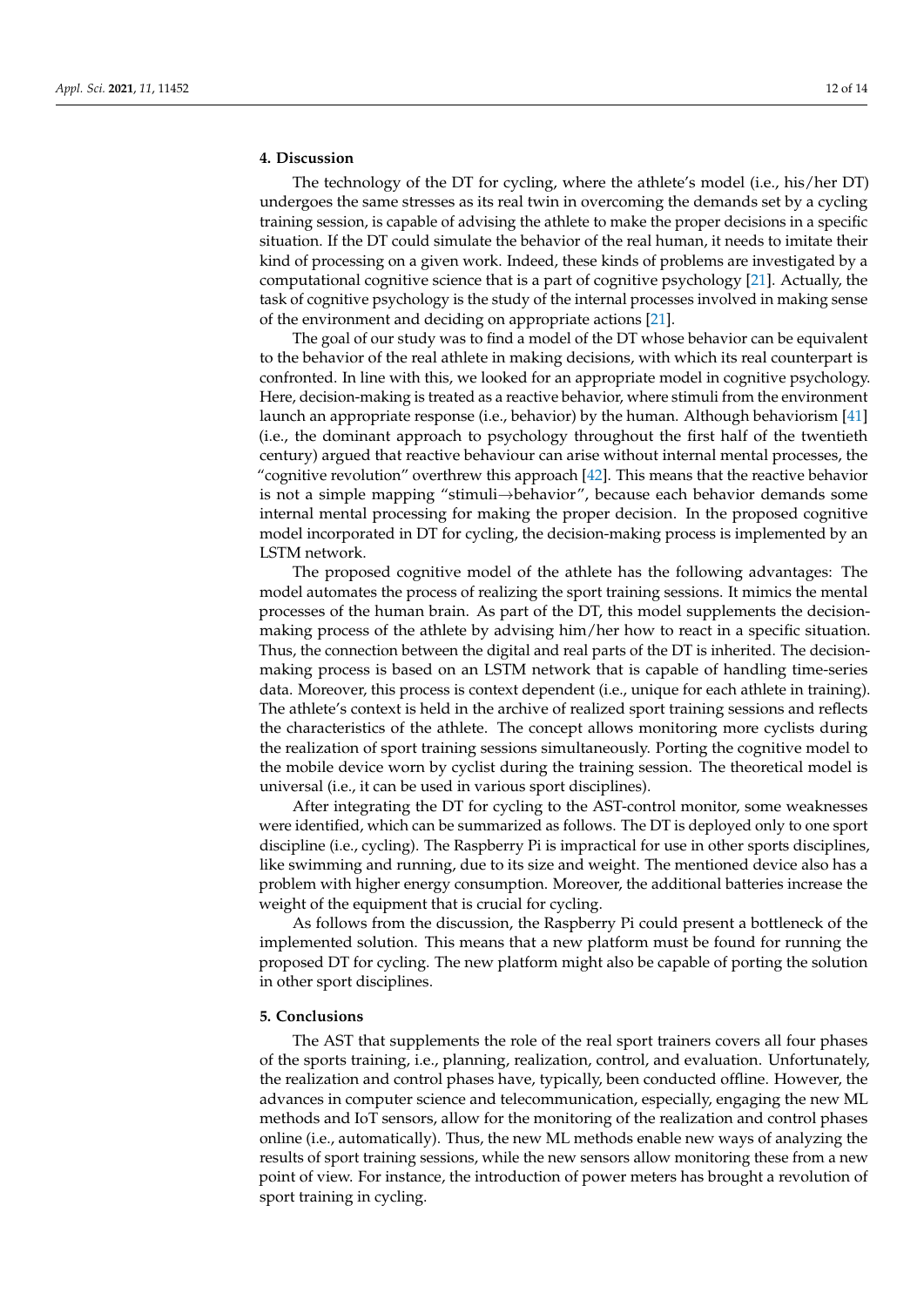In the sport training process, each athlete, especially in individual sports disciplines, is engaged as a unique individual, predestined by his/her mental and physiological characteristics. Therefore, the real sport trainers (as well as the new AST+) must take these into account by constructing the sport training process. Consequently, a model of an athlete needs to be found that is suitable for DT decision-making. The model is being searched for in cognitive computer science, where the cognitive scientists seek to understand how the mind works, i.e., to describe and predict human behavior [\[34\]](#page-13-23). In line with this, the simplified general cognitive model of human ACT-R is applied for modeling the athlete in sport training.

The DT is applied to cycling, where the wearable platform AST control monitor on the Raspberry Pi platform was already proposed by Fister et al. [\[22\]](#page-13-11). However, porting the theoretical DT of an athlete to the real DT in cycling that is based on the cognitive model of an athlete demands three steps: (1) identification of cycling specifics, (2) definition of the DT model in cycling, and (3) integration of the DT model with the AST control monitor. Indeed, the LSTM network is applied as a DT model in cycling. The results of the porting show the big potential of using the cognitive models in the process of sport training.

The presented study may be improved in several ways. These include: (1) application of the DT in other sport disciplines, (2) searching for a smaller wearable platform that could replace the rigid Raspberry Pi, and (3) testing the new technologies for DT models (e.g., Bayesian inference, graphical ML, etc.).

**Author Contributions:** Conceptualization, I.F.J., S.S.-S. and I.F.; methodology, I.F.J, A.I. and I.F.; software, I.F.J. and I.F.; validation, I.F.J., S.S.-S., A.G. and I.F.; data curation, I.F.J.; writing—original draft preparation, I.F.J., S.S.-S., A.G., A.I., D.F. and I.F.; writing—review and editing, I.F.J., S.S.-S., A.G., A.I., D.F. and I.F.; visualization, D.F., I.F. All authors have read and agreed to the published version of the manuscript.

**Funding:** Iztok Fister Jr. is grateful for the financial support from the Slovenian Research Agency (Research Core Funding No. P2-0057). Iztok Fister is grateful for the financial support from the Slovenian Research Agency (Research Core Funding No. P2-0042—Digital twin). Dušan Fister is grateful for the financial support from the Slovenian Research Agency (Research Core Funding No. P5-0027). Akemi Galvez and Andres Iglesias have received funding from the project PDE-GIR of the European Union's Horizon 2020 research and innovation programme under the Marie Sklodowska-Curie grant agreement no. 778035, and from the project TIN2017-89275-R funded by MCIN/AEI /10.13039/501100011033/FEDER "Una manera de hacer Europa".

**Conflicts of Interest:** The authors declare no conflict of interest.

## **References**

- <span id="page-12-0"></span>1. Chomsky, N.; Arnove, A. *The Essential Chomsky*; The New Press: New York, NY, USA, 2011.
- <span id="page-12-1"></span>2. Alpaydin, E. *Introduction to Machine Learning*; The MIT Press: Cambridge, MA, USA, 2014
- <span id="page-12-2"></span>3. Fister, I.J.; Yang, X.S.; Fister, I.; Brest, J.; Fister, D. A Brief Review of Nature-Inspired Algorithms for Optimization. *arXiv* **2013**, arXiv:cs.NE/1307.4186.
- <span id="page-12-3"></span>4. Eberhart, R.C.; Shi, Y. *Computational Intelligence: Concepts to Implementations*; Morgan Kaufmann: Burlington, MA, USA, 2007.
- <span id="page-12-4"></span>5. Araújo, D.; Couceiro, M.S.; Seifert, L.; Sarmento, H.; Davids, K. *Artificial Intelligence in Sport Performance Analysis*; Routledge: London, UK, 2021.
- <span id="page-12-5"></span>6. Silacci, A.; Taiar, R.; Caon, M. Towards an AI-Based Tailored Training Planning for Road Cyclists: A Case Study. *Appl. Sci.* **2021**, *11*, 313. [\[CrossRef\]](http://doi.org/10.3390/app11010313)
- <span id="page-12-6"></span>7. Rauter, S. New Approach for Planning the Mountain Bike Training with Virtual Coach. *Trends Sport Sci.* **2018**, *2*, 69–74.
- <span id="page-12-7"></span>8. Bezobrazov, S.; Sheleh, A.; Kislyuk, S.; Golovko, V.; Sachenko, A.; Komar, M.; Dorosh, V.; Turchenko, V. Artificial Intelligence for Sport Activitity Recognition. In Proceedings of the 2019 10th IEEE International Conference on Intelligent Data Acquisition and Advanced Computing Systems: Technology and Applications (IDAACS), Metz, France, 18–21 September 2019; Volume 2, pp. 628–632. [\[CrossRef\]](http://dx.doi.org/10.1109/IDAACS.2019.8924243)
- <span id="page-12-8"></span>9. Khasanshin, I. Application of an Artificial Neural Network to Automate the Measurement of Kinematic Characteristics of Punches in Boxing. *Appl. Sci.* **2021**, *11*, 1223. [\[CrossRef\]](http://dx.doi.org/10.3390/app11031223)
- <span id="page-12-9"></span>10. Chen, J.; Samuel, R.D.J.; Poovendran, P. LSTM with bio inspired algorithm for action recognition in sports videos. *Image Vis. Comput.* **2021**, *112*, 104214. [\[CrossRef\]](http://dx.doi.org/10.1016/j.imavis.2021.104214)